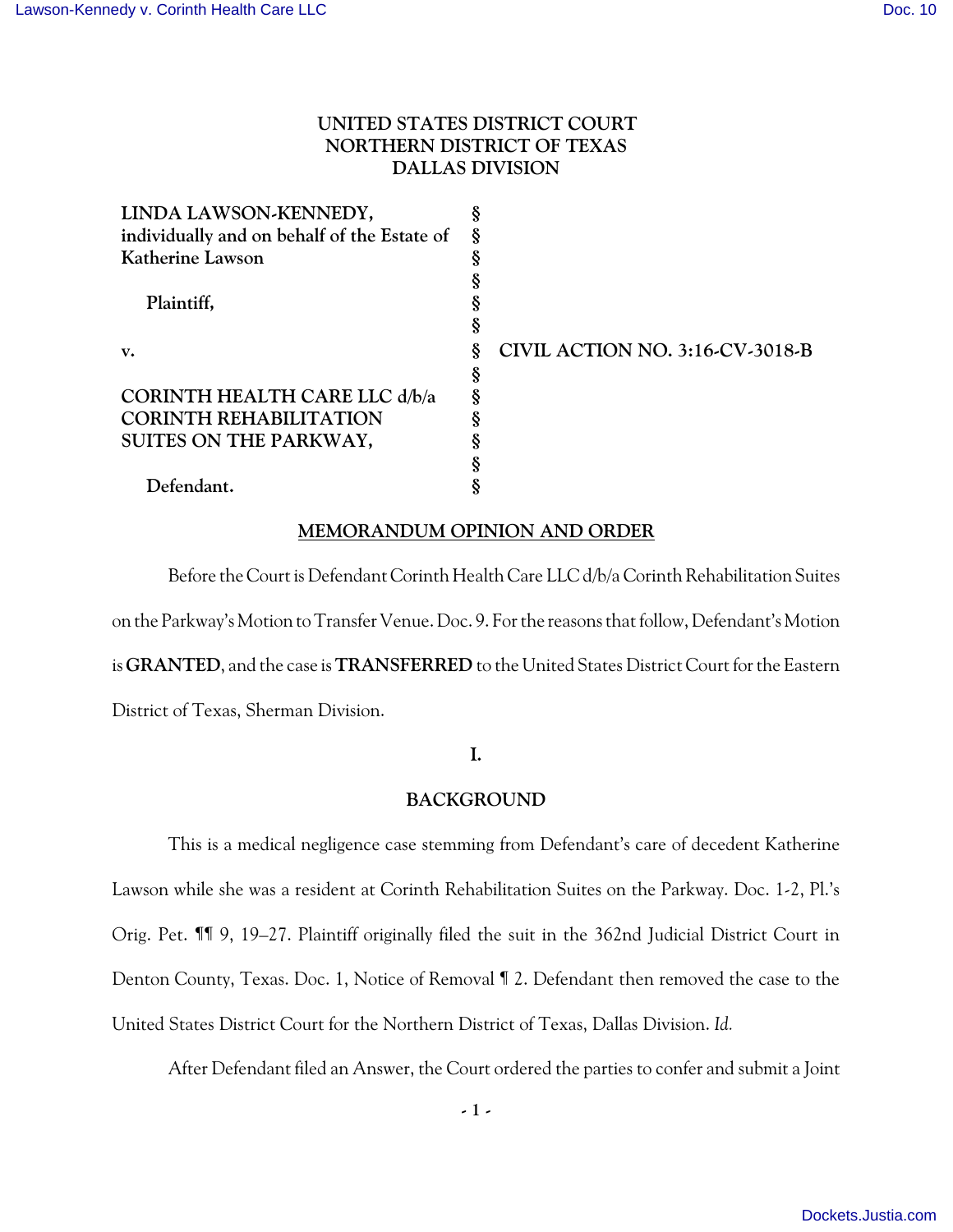Status Report. Doc. 5, Status Report Order. In their Report, the parties indicated that they planned on filing an agreed motion to transfer venue because Defendant's Notice of Removal was inadvertently filed in the Northern District of Texas, Dallas Division rather than the Eastern District of Texas, Sherman Division. Doc. 6, Joint Status Report ¶ 3. Based on this representation, the Court gave the parties a deadline to file a motion to transfer venue. Doc. 7, Order. Defendant then filed its Motion to Transfer Venue within the deadline and requested that the Court transfer the case to the Eastern District of Texas, Sherman Division. Doc. 9, Def.'s Mot. to Transfer Venue ¶ 2. The Motion, however, was not styled as an "agreed" or "joint" motion as parties indicated that it would be in their Report, and it did not contain a certificate of conference as required by the Local Civil Rules. <sup>1</sup> Therefore, the Court considers it to be opposed by Plaintiff. While the Court considers the Motion to be opposed, Plaintiff did not respond. The Motion is ripe for the Court's review.

### **II.**

### **LEGAL STANDARD**

Section 1404(a) provides that "[f]or the convenience of parties and witnesses, in the interest of justice, a district court may transfer any civil action to any other district or division where it might have been brought . . . ." 28 U.S.C. § 1404(a). The movant bears the burden of proving both that the civil action could have been brought in the proposed district and that transfer would be for the convenience of parties and witness, in the interest of justice. *In re Volkswagen of Am., Inc.*, 545 F.3d

<sup>&</sup>lt;sup>1</sup> The relevant Local Rule is Northern District of Texas Local Civil Rule 7.1(a) which provides that "[b]efore filing a motion, an attorney for the moving party must confer with an attorney for each party affected by the requested relief to determine whether the motion is opposed." N.D. Tex. Civ. R. 7.1(a). And "[e]ach motion for which a conference is required must include a certificate of conference indicating that the motion is unopposed or opposed." N.D. Tex. Civ. R. 7.1(b)(1). A Motion to Transfer Venue is a motion for which a conference is required. N.D. Tex. Civ. R. 7.1(h).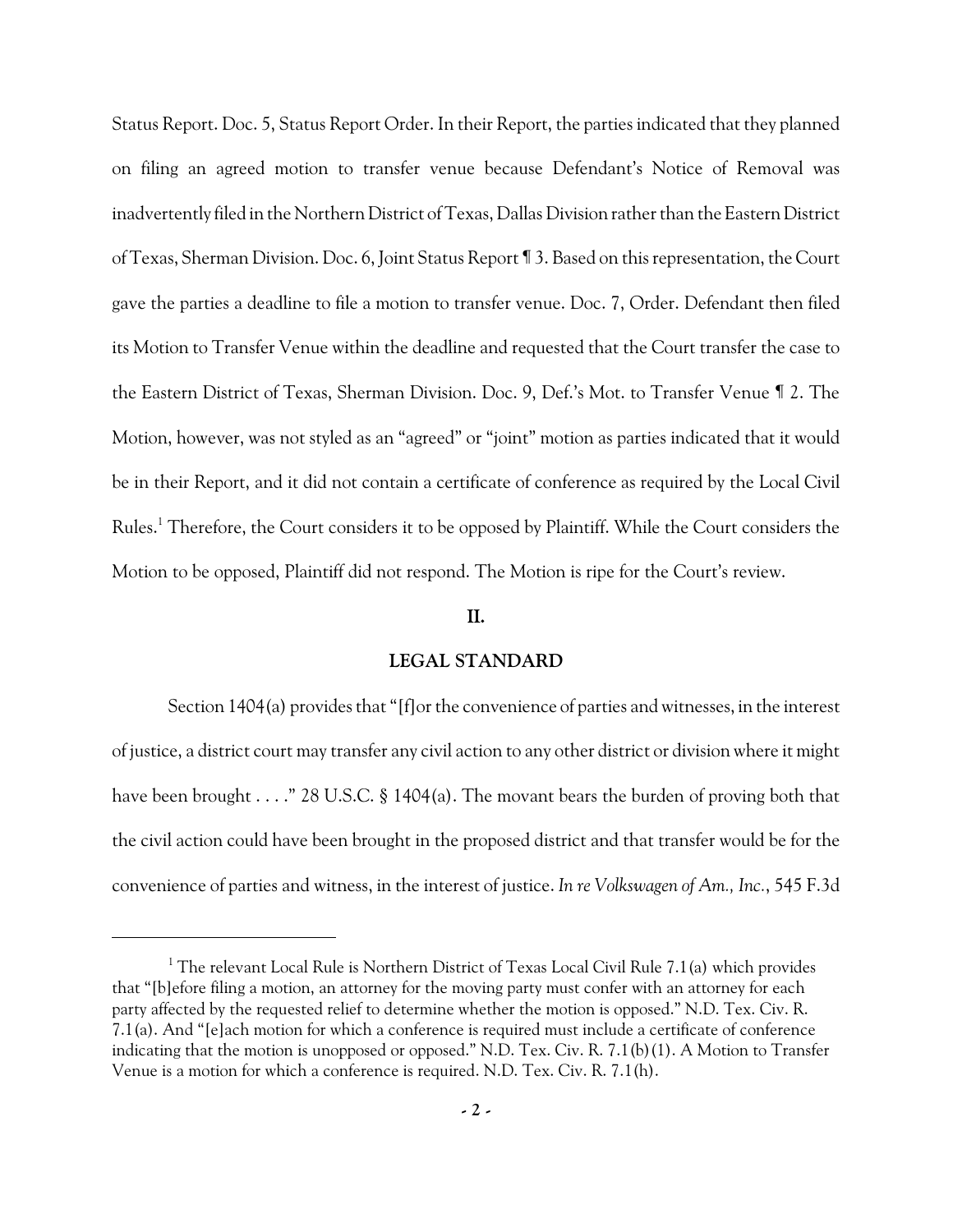304, 315 (5th Cir. 2008).

Venue in removed cases is governed solely by the removal statute, 28 U.S.C. § 1441(a), not § 1391, the general venue statute. *Republic Capital Dev. Grp., L.L.C. v. A.G. Dev. Grp., Inc.*, No. H-05-1714, 2005 WL 3465728, at \*8 (S.D. Tex. Dec. 19, 2005) (citing *Polizzi v. Cowles Magazines, Inc.*, 345 U.S. 663, 665 (1953)). The removal statute provides that a "civil action brought in a State court of which the district courts of the United States have original jurisdiction, may be removed by the defendant or the defendants, to the district court of the United States for the district and division embracing the place where such action is pending." 28 U.S.C. § 1441(a).

To demonstrate that transfer would be for "the convenience of parties and witnesses, in the interest of justice" under 28 U.S.C. § 1404(a), a movant must show good cause. *In re Volkswagen*, 545 F.3d at 315 (citing *Humble Oil & Ref. Co. v. Bell Marine Serv., Inc.*, 321 F.2d 53, 56 (5th Cir. 1963)). To determine whether a movant has shown good cause, courts examine a number of private and public interest factors. *In re Volkswagen*, 545 F.3d at 315 (citing *Gulf Oil Corp. v. Gilbert*, 330 U.S. 501 (1947)). "The private interest factors are: '(1) the relative ease of access to sources of proof; (2) the availability of compulsory process to secure the attendance of witnesses; (3) the cost of attendance for willing witnesses; and (4) all other practical problems that make trial of a case easy, expeditious and inexpensive.'"*Id.*(quoting *In re Volkswagen AG*, 371 F.3d 201, 203 (5th Cir. 2004)). The public interest factors include: "(1) the administrative difficulties flowing from court congestion; (2) the local interest in having localized interests decided at home; (3) the familiarity of the forum with the law that will govern the case; and (4) the avoidance of unnecessary problems of conflict of laws [or in] the application of foreign law." *Id.* "When the transferee forum is no more convenient than the chosen forum, the plaintiff's choice should not be disturbed." *Thomas v. City of Fort Worth*,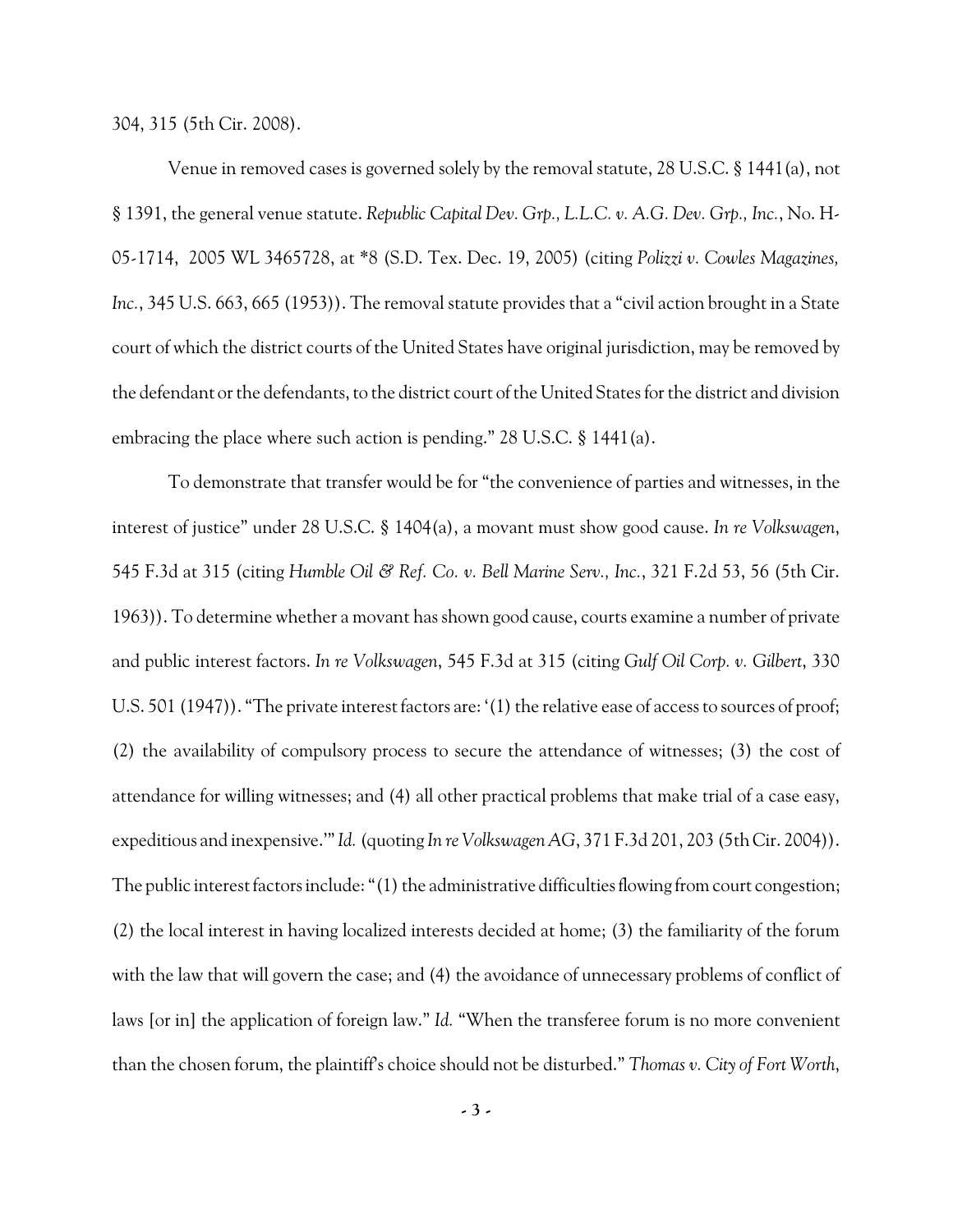No. 3:07-cv-1689-O, 2008 WL 4225556, at \* 2 (N.D. Tex. Sept. 15, 2008); *see also In re Volkswagen*, 545 F.3d at 315.

#### **III.**

### **ANALYSIS**

In order to rule on Defendant's Motion, the Court must make the following two determinations: (1) whether the Eastern District of Texas, Sherman Division is a proper venue; and (2) whether transfer would be for the convenience of the parties and witnesses, and in the interest of justice.

*A. The Eastern District of Texas, Sherman Division Is a Proper Venue*

The case was originally filed in Denton County, Texas. As discussed above, the venue of a removed case is proper in the district and division embracing the place where such action is pending. 28 U.S.C. § 1441(a). Denton County is part of the Eastern District, Sherman Division. 28 U.S.C. § 124(c)(3). Therefore, the state action in the 362nd Judicial District Court in Denton County, Texas should have been removed to the Eastern District of Texas, Sherman Division because that is the proper venue according to the removal statute. *See* 28 U.S.C. § 1441.

*B. Transfer Would Be for the Convenience of Parties and in the Interest of Justice*

"Removal to an incorrect district and division is a procedural defect." *Valdez v. Subzero Constructors, Inc.*, No. 3:14-cv-4306-L, 2015 WL 1757514, at \*4 (N.D. Tex. Apr. 17, 2015). But "[e]rror in the venue of a removed action does not deprive the district court of subject matter jurisdiction requiring remand of the case." *S.W.S. Erectors, Inc. v. Infax, Inc.*, 72 F.3d 489, 493 n.3 (5th Cir. 1996). Instead, "[w]hen a case is removed to the wrong district, the mistake does not require remand and the interest of justice requires that the action be transferred to the district court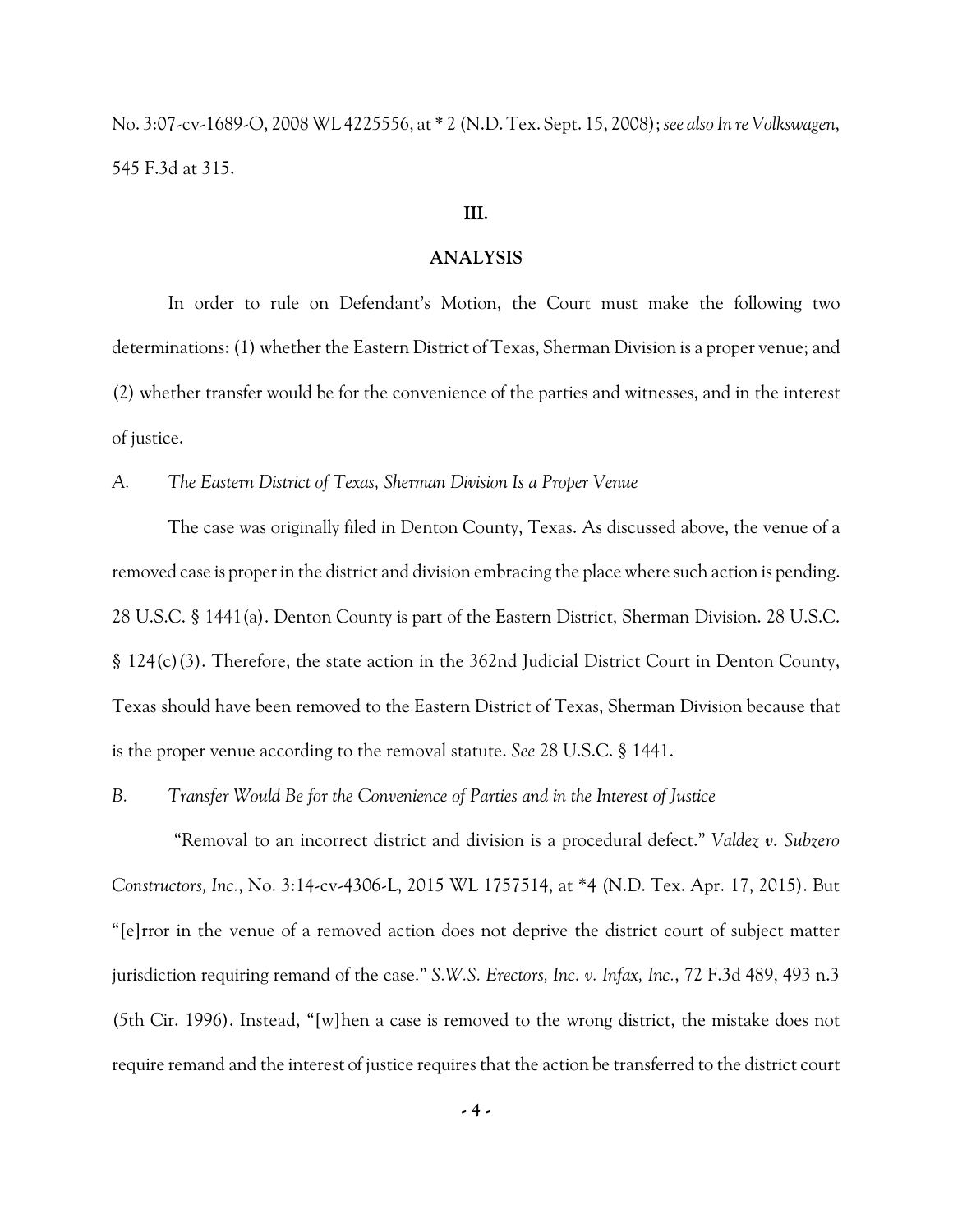of proper venue." *Id.* (citing *Kreimerman v. Casa Veerkamp, S.A. de C.V.*, 22 F.3d 634, 644–45 (5th Cir. 1994)).

While the Fifth Circuit has indicated that the interest of justice requires transfer, the Court will briefly consider the private and public interest factors to ensure that the convenience for the parties and witnesses also favors transfer. Regarding these factors, Defendant states only that transfer to the Eastern District is proper because it is where the alleged incidents took place. Doc. 9, Mot. to Transfer Venue ¶ 4. As previously noted, Plaintiff failed to respond.

#### 1. Private Factors

As discussed above, the private factors a district court considers when deciding to transfer a case are: (1) the relative ease of access to sources of proof; (2) availability of compulsory process for attendance of witnesses; (3) the cost of attendance for willing witnesses; and (4) all other practical problems that make trial of a case easy, expeditious, and inexpensive. *In re Volkswagen*, 545 F.3d at 315. These factors likely weigh in favor of transfer in this case. As the case was originally filed in Denton County, which is where the alleged incidents took place, it is likely that sources of proof would be in the Eastern District, thus access to them would be relatively easier, and all relevant witnesses are likely in the Eastern District as well.

#### 2. Public Factors

As discussed above, the public factors a district court considers when deciding to transfer a case are: (1) administrative difficulties flowing from court congestion; (2) local interest in having localized interests decided at home; (3) familiarity of the forum with the law that will govern the case; and 4) avoidance of unnecessary problems of conflict of laws or in the application of foreign law. *In re Volkswagen*, 545 F.3d at 315. The public factors appear to be more neutral in this case. As the